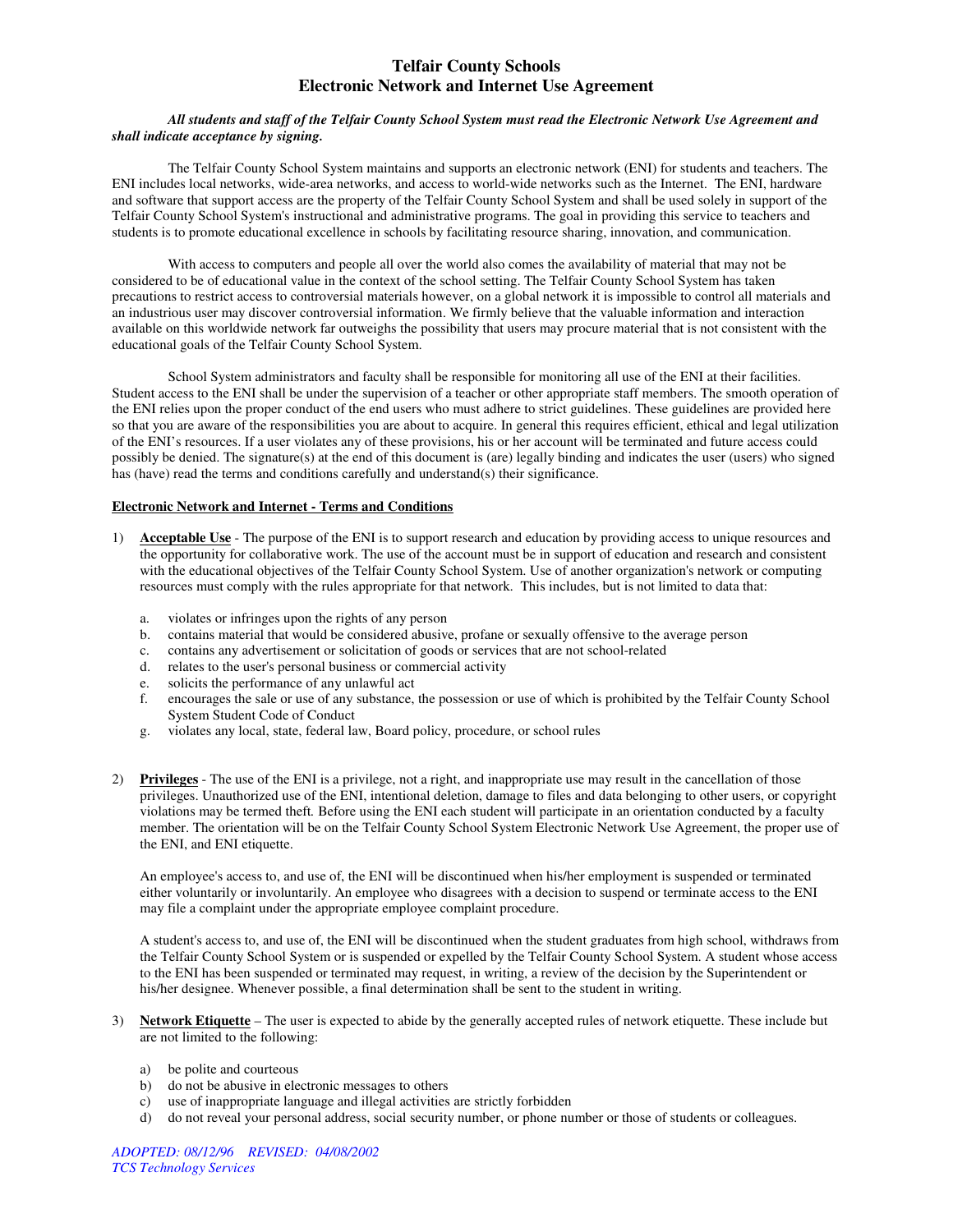- e) Network and Internet access is provided as an educational tool. The Telfair County School system reserves the right to monitor, inspect, copy, review and store at any time and without prior notices any and all usage of the computer network and Internet access and any an all information transmitted or received in connection with such usage. All such information shall be and remain the property of the Telfair County School system and no user shall have any expectations of privacy regarding such materials.
- f) do not use the ENI in such a way that you would disrupt the use of the ENI by other users.
- 4) **Disclaimer** The Telfair County School System makes no warranties of any kind, whether expressed or implied, for the service it is providing. The Telfair County School System will not be responsible for any damages suffered by any user. This includes loss of data resulting from delays, nondeliveries, misdeliveries, or service interruptions caused by its own negligence or user errors or omissions. Use of any information obtained via the ENI is at the risk of the user. The Telfair County School System specifically denies any responsibility for the accuracy or quality of information obtained through its services.
- 5) **Security** Security on any computer system is a high priority, especially when the system involves many users. A user identifying a security problem must notify a School System administrator or the ENI administrator. The identifier should not demonstrate the problem to other users. Use of another individual's account is prohibited. Account holders are ultimately responsible for all activities under their account. Any user identified as a security risk or having a history of problems with other computer systems may be denied access to the ENI.

Passwords provide an important means of securing the ENI use and preventing security violations. Users must never divulge or allow others to use their passwords. Attempts to log in to the ENI using another user's password, or falsely posing as a School System administrator, or engaging in other security violations will be grounds for termination of privileges and other disciplinary measures. Users should immediately notify an administrator if their password is lost or stolen or if they believe that someone has obtained unauthorized access to their password.

- 6) **Vandalism** ENI vandalism is prohibited and may result in immediate termination of ENI access and/or other disciplinary measures*.* Vandalism is defined as any malicious attempt to create computer viruses, modify or destroy the Telfair county School System's hardware, software or data, modifying or destroying the data of another user, the ENI, or any of the agencies or other networks that are connected to the ENI. Abuse of an ENI system may also subject the abuser to criminal penalties.
- 7) **Internet Safety** The Telfair County School System shall, with respect to access to the Internet by or through computers, networks, or other devices belonging to the Telfair County School System, institute, maintain and enforce procedures or guidelines which:
	- a) insure that a qualifying "technology protection measure," as that term is defined in section 1703 (b) (1) of the Children's Internet Protection Act of 2000, is installed and in continuous operation; and
	- b) institute, maintain, and enforce procedures or guidelines which provide for monitoring the online activities of users and the use of the chosen technology protection measure to prevent access to visual depictions that are (i) obscene, (ii) child pornography, or (iii) "harmful to minors," as that term is defined in section 1721 (c) of the Children's Internet Protection Act of 2000.
	- c) Provide for monitoring the online activities of users to limit, to the extent practicable, access by minors to inappropriate matter on the Internet and the World Wide Web;
	- d) Are designed to promote the safety and security of minors when using electronic mail, chat rooms, and other forms of direct electronic communications;
	- e) Are designed to prevent unauthorized access, including so-called "hacking," and other unauthorized activities by minors online;
	- f) Are designed to prevent the unauthorized disclosure, use, and dissemination of personal identification information regarding minors; and
	- g) Are designed to restrict minors' access to materials "harmful to minors," as that term is defined in section 1721(c) of the Children's Internet Protection Act of 2000.
- 8) **Telecommunications and Other Charges**  Use of the ENI in the manner permitted by the Telfair County School System does not generate any additional costs or charges to the Telfair County School System. Therefore, users will not be charged for such use. However, if the ENI is used in a manner that is not allowed by the Telfair County School System, the users engaged in such disallowed uses will be required to pay all costs incurred. In addition, misuse of the ENI in this manner may result in loss of access privileges and other disciplinary measures.
- 9) **Electronic Mail** Electronic mail (E-mail) allows messages to be sent electronically to and from persons having E-mail access. Messages should be read, saved, and filed appropriately or deleted. Failure to follow proper message handling procedures may result in removal of messages by appropriate school personnel.
- 10) **Monitoring the ENI, Including E-mail**  Use of the ENI is limited to support of the Telfair County School System's educational mission. Therefore, information transmitted or received over the Telfair County School System's ENI (including E-mail) should not be considered "personal" or "private." Messages may be opened and read by the appropriate School administrator or the ENI administrator without the consent of the sender or intended recipient. Local, state or federal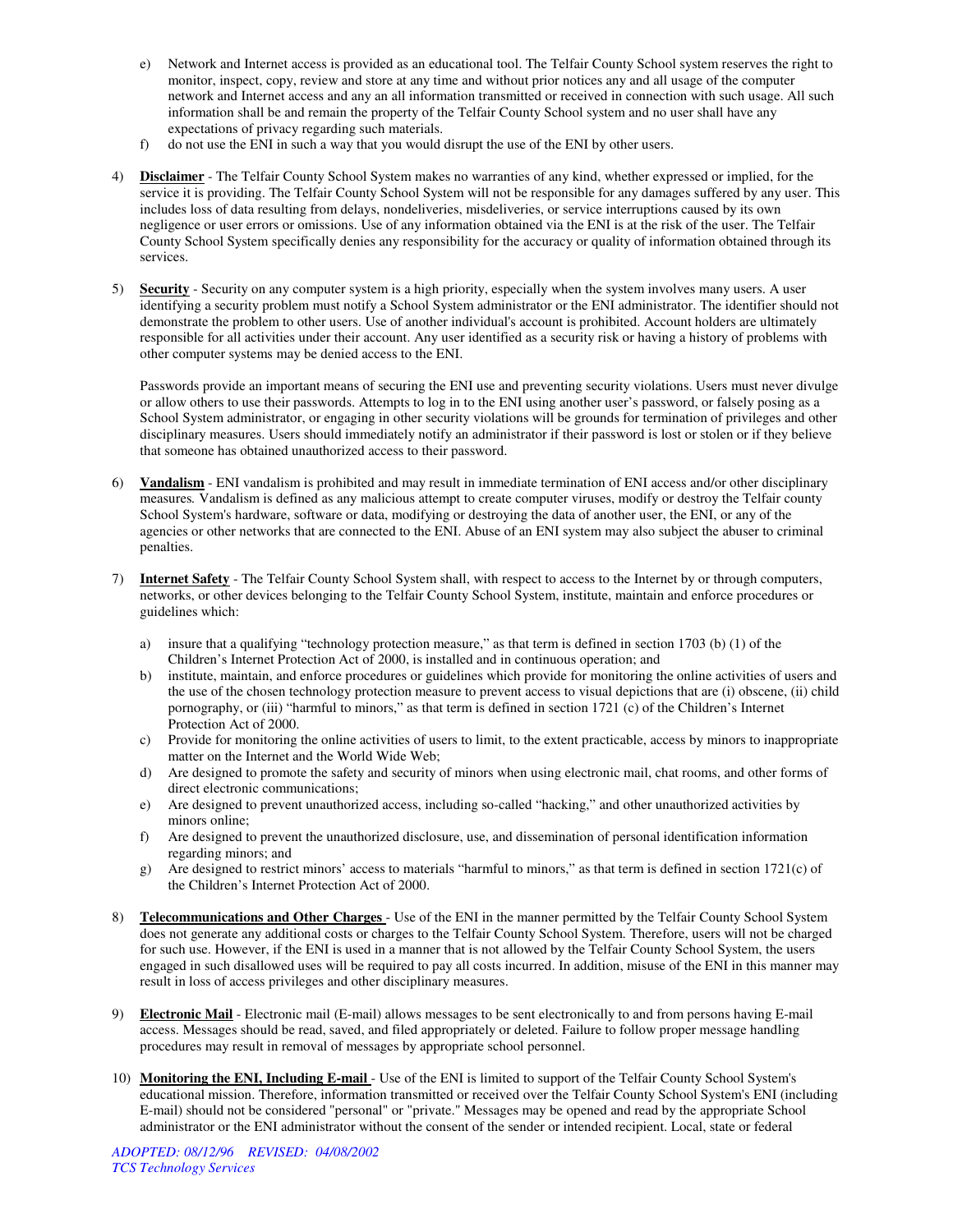officials may also obtain access to electronic communications in connection with investigations or other purposes. Therefore, use of the ENI for transmitting confidential or personal information should be avoided. In addition, a student or employee found to have used this medium for purposes contrary to this procedure may have privileges terminated and may be subject to disciplinary action pursuant to Board policies and administrative procedures.

11) **Copyright Considerations** - Many written materials are the personal property of the author or other persons. Copyright laws protect these ownership interests. It is not always possible, particularly in the midst of classroom activity, to know whether a particular material is protected by copyright laws and, if so, whether a particular use is permitted as "fair use." Therefore, students and employees should assume that any material they access on the ENI is the property of another and that use of the material is restricted by copyright laws, unless there is definitive evidence to the contrary.

Material downloaded from the ENI should not be distributed to others unless such permission is obtained from the owner of the copyright or his/her authorized representative. Users shall not upload computer programs or software of any kind onto the ENI unless they obtain permission in advance from authorized school personnel. Users may upload onto the ENI only material they authored or material that clearly does not belong to any other person. The Telfair County School System accepts no responsibility for violation of copyright laws by employees, students, or other users.

12) **Real-time Interactive Communications Areas** - Students, employees, and other users shall not use the real-time conference features of the ENI (talk/chat/Internet relay chat) for electronic chit-chat, other non-educational, or non-workrelated communications. Users also must abide by any restrictions posted on the ENI regarding interactive communications.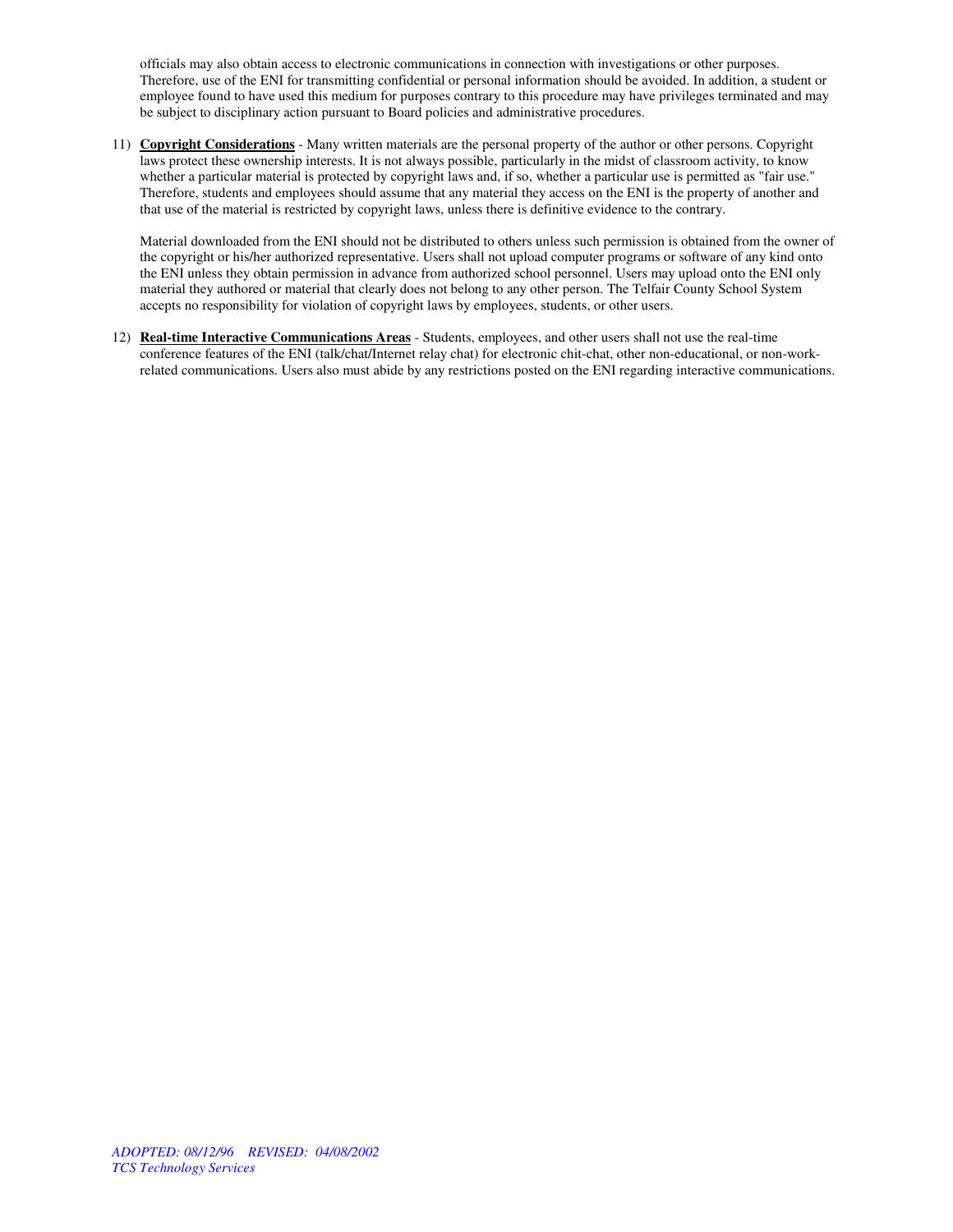# **Telfair County Schools Electronic Network and Internet Use Agreement**

 Telfair County Schools have access to the Internet. This is an exciting endeavor; however, this is an area of information access in which our students and staff must proceed with caution. The Telfair County Board of Education recognizes that electronic media such as the Internet offer vast, diverse, and unique resources to both students and teachers that should promote educational excellence in our schools. Strict compliance with all applicable ethical and legal rules and regulations must be maintained by all users of computer software, hardware, and Internet accessibility in the Telfair County School System.

 As the parent/guardian of a student in our school system, please be aware of the Electronic Network and Internet Use Agreement found in your child's student handbook. This agreement maintains that the Telfair County School System has taken reasonable precautions to restrict access to inappropriate material over the Internet; however, exposure may nevertheless occur. The Telfair County Schools absolves itself from any responsibility if your child misuses the Internet.

As a student I have read, understand, and will abide by the Electronic Network and Internet Use Agreement. I further understand that any violation of the regulations listed is unethical against school rules and may constitute a criminal offense. Should I commit any violation, my access privileges may be revoked, school disciplinary action may be taken, and/or appropriate legal action.

 $\overline{\phantom{a}}$  , and the set of the set of the set of the set of the set of the set of the set of the set of the set of the set of the set of the set of the set of the set of the set of the set of the set of the set of the s

 $\overline{\phantom{a}}$  , and the set of the set of the set of the set of the set of the set of the set of the set of the set of the set of the set of the set of the set of the set of the set of the set of the set of the set of the s

Student Full Name (please print):

Student Signature:

\_\_\_\_\_\_\_\_\_\_\_\_\_\_\_\_\_\_\_\_\_\_\_\_\_\_\_\_\_\_\_\_\_\_\_\_\_\_\_\_ Date: \_\_\_\_\_\_\_\_\_\_\_\_\_\_\_\_\_\_

 As a parent or guardian of this student, I have read the Electronic Network and Internet Use Agreement and understand that this access is designed for educational purposes only. The Telfair County School System has taken precautions to eliminate controversial material. However, I also recognize that it is impossible for the Telfair County School System to restrict access to all controversial materials and I will not hold the Telfair County School System responsible for materials acquired on the electronic network and Internet. I hereby give permission to issue an account for my child and certify that the information contained on this form is correct.

Parent or Guardian Full Name (please print):

Parent or Guardian Signature:

\_\_\_\_\_\_\_\_\_\_\_\_\_\_\_\_\_\_\_\_\_\_\_\_\_\_\_\_\_\_\_\_\_\_\_\_\_\_\_\_ Date: \_\_\_\_\_\_\_\_\_\_\_\_\_\_\_\_\_\_

I have read the terms and conditions of the Electronic Network and Internet Use Agreement and will promote this agreement with the student. Because the student may use the ENI for individual work or in the context of another class, I cannot be held responsible for the student's use of the ENI a student's decision to violate the terms of the ENI user agreement. As the sponsoring teacher, I do agree to instruct the student on acceptable use of the electronic network and Internet and proper network etiquette.

Teacher Full Name (please print):

| Teacher Signature: |       |
|--------------------|-------|
|                    | Date: |

\_\_\_\_\_\_\_\_\_\_\_\_\_\_\_\_\_\_\_\_\_\_\_\_\_\_\_\_\_\_\_\_\_\_\_\_\_\_\_\_\_\_\_\_\_\_\_\_\_\_\_\_\_\_\_\_\_\_\_\_\_\_\_\_\_\_\_\_\_\_\_\_\_\_\_\_\_\_

*The signature(s) of the Electronic Network and Internet Use Agreement is (are) legally binding and indicates the party (parties) who signed have) read the terms and conditions carefully and understand(s) their significance.*